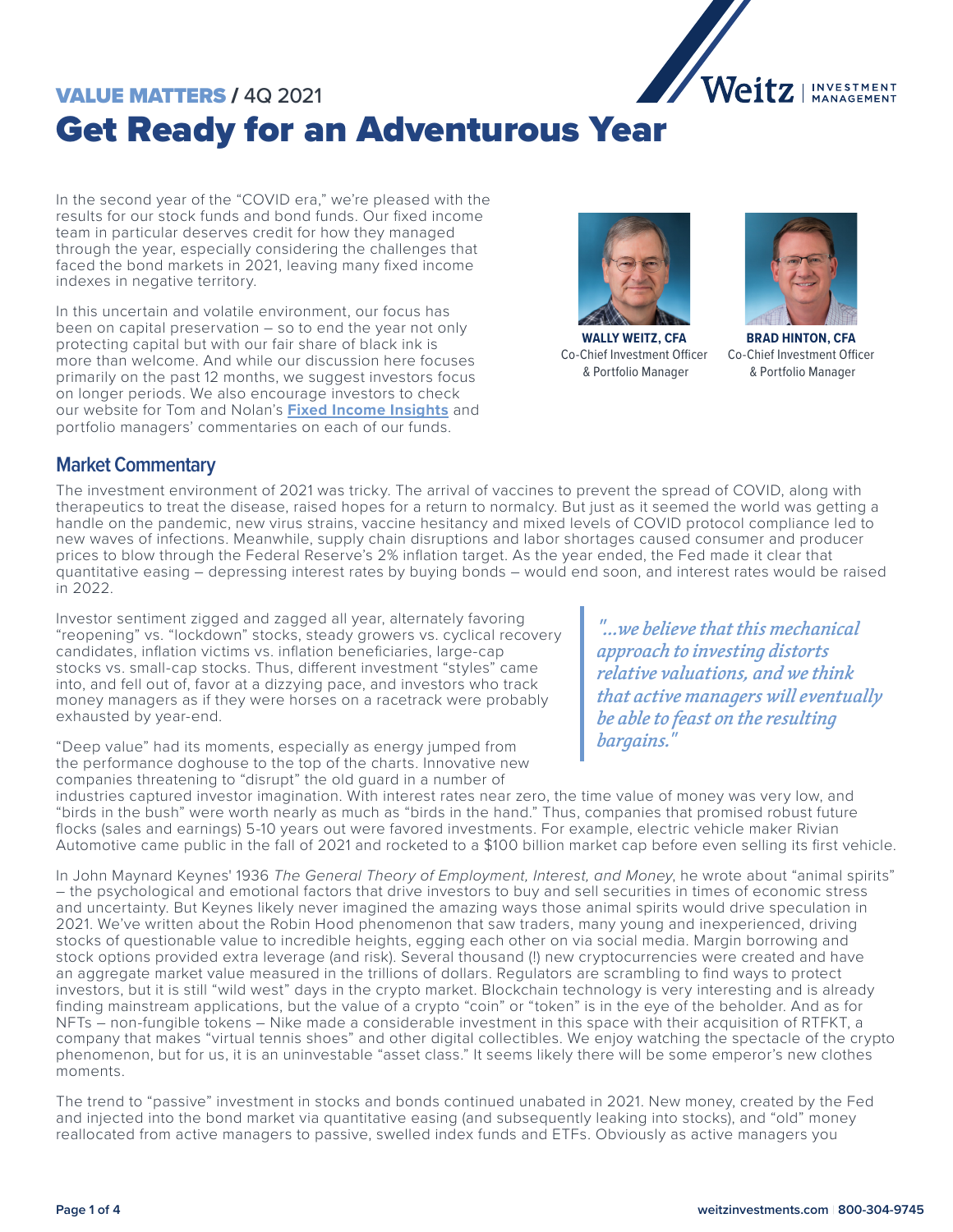### VALUE MATTERS / 4Q 2021



would expect us to lament this trend, but objectively, there are implications that investors should be aware of. Most market indexes are "capitalization-weighted," so new capital is allocated in proportion to the market cap of the index component. This means that the big get bigger, regardless of their attractiveness as investments relative to smallercap companies. Some of the mega-cap companies are deserving – we own several of the largest, like Berkshire Hathaway, Alphabet (Google), Amazon, and Meta Platforms (Facebook). However, we believe that this mechanical approach to investing distorts relative valuations, and we think that active managers will eventually be able to feast on the resulting bargains.

In short, 2021 was an unusual year. Interest rate suppression by the Fed and trillions in deficit spending pumped up most segments of the economy, and aggregate corporate earnings numbers were very good. The headlines showed most stock market indices closing the year around all-time highs. Under the surface, though, a considerable proportion of the public company universe have been declining for months and selling at steep discounts from their highs for the year. The explanation for this apparent contradiction is that a shrinking number of mega-cap stocks are supporting the index levels because of the math of cap-weighted indices. This "stealth correction" is welcome as it gives price- and valuation-sensitive investors, like us, raw material for earning future capital gains.

#### **"Sleepers"**

Reports to investors usually focus on the winners that prove the worthiness of the managers. It's possible that we've been guilty of that on occasion, despite our best efforts to accurately convey what has worked and what hasn't. This time, though, we are going to celebrate the great businesses we own that "went nowhere" in 2021. In a generally expensive market facing potentially strong headwinds in 2022, we find it very encouraging to own a number of proven winners whose stocks have been "resting" for the last year or so. They will not necessarily save us from markdowns during broad-based corrections, but they are companies that we believe can survive and grow business value through almost anything. They are the kinds of businesses that allow us to sleep well at night and not be tempted to sell at the wrong time. Here are some examples:

Established payments companies have been out of favor recently. Cross-border payments have been depressed with COVID disrupting international travel. These types of payments are particularly lucrative for Visa and Mastercard, and their absence has impacted earnings. Further, we believe investors have overestimated the negative competitive impact of new fintech companies that have emerged over the past few years. Many of these "disrupters" depend on the Visa and Mastercard "rails" over which electronic payments travel, and these wily incumbents have a way of acquiring, copying or otherwise competing with upstarts. Another in this category, Fidelity National Information Services, has a very stable, growing, mission-critical software business serving banks. It entered the payments business a few years ago and is now being painted in the same light as other payment stocks. We think that global spending will eventually revert to its trend line. Further, payments companies' revenues are generally a function of payment volume, so revenues are indexed to inflation while expenses rise more slowly. This is great for profit margins. We expect all three of these companies to be excellent contributors to our results over the next few years.

Software companies and data providers have wonderful economics (write the program/gather the data once and sell it over and over). Black Knight (mortgages), Guidewire (insurance), and CoreCard (payments) offer specialized software that is best-in-class in its niche. CoStar is the gold standard for commercial real estate data and has expanded into adjacent markets with great promise. These companies ran up to very full prices last year and deserve a breather, but their competitive positions and pricing power should allow for further upside over time. Another data provider – Dun and Bradstreet – provides important business credit information. Previously, it had rested on its laurels and let its moat erode, but new management with a great track record for turnarounds gives us confidence that this "fixer-upper" can become much more valuable. The jury is still out on Dun and Bradstreet's upside potential, but we believe its downside is limited, and if the new management can continue to execute well, we should do well.

*"So, for all the (realistic) fears of market over-valuation, inflation, rising interest rates, etc., a muchneeded "correction" is already well underway."*

Several "platform" companies thrived during COVID and have been very strong stocks. In 2021, their businesses continued to thrive, though their stock prices cooled off. Amazon continues to steamroll the competition and grow rapidly, but its stock ended the year about where it began. A different kind of platform, MarketAxess, a bond trading exchange, is rapidly gaining share of global bond trading (our fixed income managers use it, and they swear by it). MarketAxess shows promise of rapid growth in business value. It was arguably ahead of itself earlier in 2021 at around \$600, but as investor attention strayed to other areas and the stock drifted back under \$400, we were able to invest in a company we have long admired.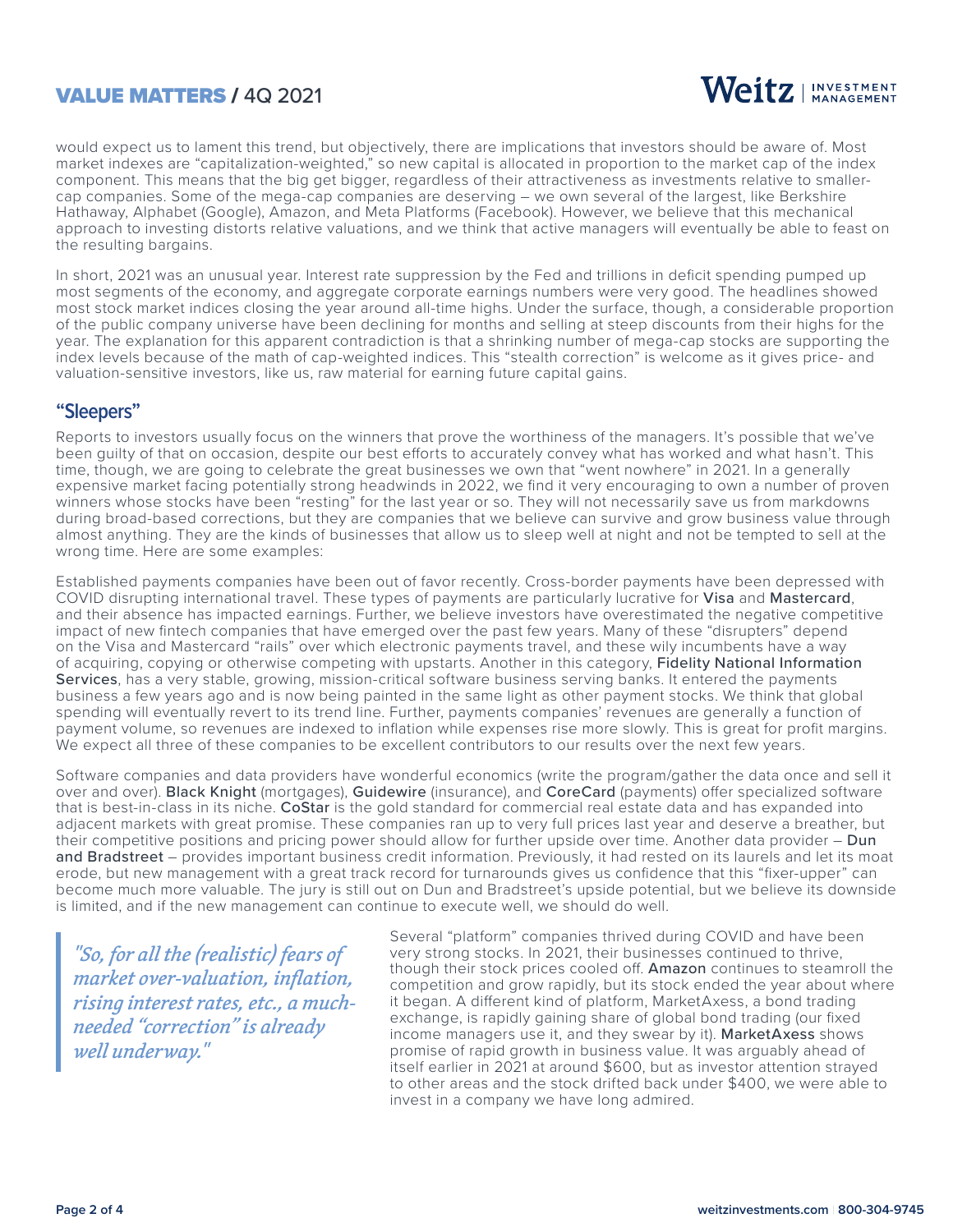## VALUE MATTERS / 4Q 2021



A couple of other platform companies deserve a mention as well. Meta Platforms and Alphabet have both been under regulatory scrutiny that has affected their valuations. The threats of punitive action are real, but we have tried to be imaginative about how onerous any fines, rule changes or forced divestitures might be, and we believe that the fiveyear outlook for each is well above average under almost any scenario. So, we include these two in the list of the under-appreciated.

Finally, a couple of old favorites. *Liberty Broadband* owns 26% of Charter Communications, the second-largest U.S. cable company. Charter finished the year -20.6% from its recent high, and we believe it is a cheap stock in its own right. Liberty Broadband, whose primary asset is its Charter shares, offers Charter ownership at a discount. Another Liberty company, *Liberty SiriusXM*, owns over 80% of SiriusXM Satellite Radio. We believe that SiriusXM is undervalued and that the Liberty SiriusXM structure allows us to own the company at a discount. Both Charter Communications and SiriusXM are growing nicely, generating prodigious amounts of free cash flow and buying back lots of their own stock. John Malone controls both of these Liberty securities, and we believe he will find ways to close the discounts and extract maximum value for shareholders. Both Liberty securities were stock market duds in 2021, but we expect them to be contributors in 2022 regardless of what the general market does.

In many cases, these stocks borrowed from the future as they outperformed in past years and were just "ahead of themselves." In others, temporarily depressed earnings or overblown fears of competition and regulation put their stocks in the penalty box. So, for all the (realistic) fears of market over-valuation, inflation, rising interest rates, etc., a much-needed "correction" is already well underway.

#### **Outlook**

We expect 2022 to be an "adventure" for investors. The list of crosscurrents and transitions that we'll face is long. The world is always an uncertain place. As former Secretary of Defense Donald Rumsfeld characterized it, there are plenty of things that we know we know, plenty of things we know we don't know, and plenty of things we don't know we don't know (and it's the latter category that tends to be the most difficult). More importantly, though, as Mark Twain warned, "It ain't what you don't know that gets you into trouble. It's what you know for sure that just ain't so."

We know that very little in economics, politics and investor psychology is predictable. We do believe, though, that business value is (roughly) measurable and that it (eventually) exerts a gravitational pull on a company's stock price. When confidence is shaken and markets are volatile, active managers have the raw material they need to add value for investors. We're looking forward to an interesting year.